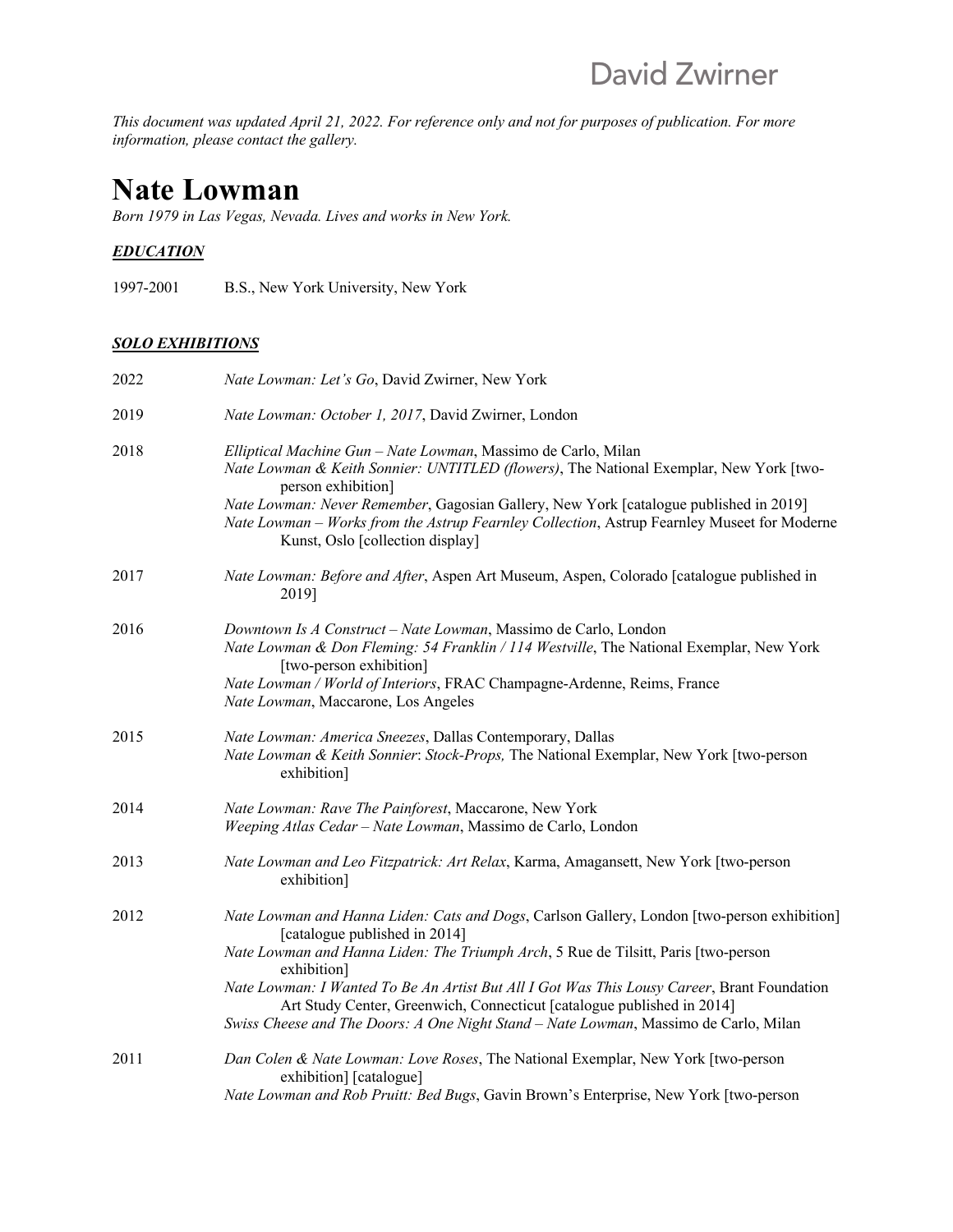|      | exhibition]<br>Nate Lowman: Thirty Million Dollar Smile, Triple A, Los Angeles [installation]<br>Nate Lowman – Three Amigos: Gift Ghost GAP, The American Academy, Rome [in conjunction]<br>with Dan Colen's presentation at Palazzo Rospiglisi and Dash Snow's at MACRO Rome]<br>Nate Lowman: Trash Landing, Maccarone, New York, concurrently at Gavin Brown's<br>Enterprise, New York |
|------|------------------------------------------------------------------------------------------------------------------------------------------------------------------------------------------------------------------------------------------------------------------------------------------------------------------------------------------------------------------------------------------|
| 2010 | Hanna Liden & Nate Lowman: Come As You Are Again, Salon 94, New York [two-person<br>exhibition]                                                                                                                                                                                                                                                                                          |
|      | Karla Black and Nate Lowman, Andrea Rosen Gallery, New York [two-person exhibition]<br>Nate Lowman: Fill You With Holes, Carlson Gallery, London                                                                                                                                                                                                                                         |
| 2009 | Nate Lowman: A Dog From Every County, Maccarone, New York<br>Nate Lowman: The Natriot Act, Astrup Fearnley Museet for Moderne Kunst, Oslo [catalogue]<br>Nate Lowman, The Hydra Workshops, Hydra, Greece [catalogue]                                                                                                                                                                     |
| 2008 | Dan Colen and Nate Lowman: Wet Pain, A Palazzo Gallery, Brescia, Italy<br>Dan Colen and Nate Lowman: Wet Pain, Maccarone, New York [in collaboration with Peres<br>Projects <sup>1</sup>                                                                                                                                                                                                 |
| 2006 | Nate Lowman: Axis of Praxis, Midway Contemporary Art Center, Minneapolis, Minnesota                                                                                                                                                                                                                                                                                                      |
| 2005 | Nate Lowman: THE END. And Other American Pastimes., Maccarone, New York                                                                                                                                                                                                                                                                                                                  |
| 2004 | Nate Lowman: Re: Re: Re: produce, Ritter/Zamet, London                                                                                                                                                                                                                                                                                                                                   |

## *SELECTED GROUP EXHIBITIONS*

| 2021 | The American Landscape, David Nolan Gallery, New York                                                                                                                                                                                                                                                                                                                                                                                                                                                                                                                                                           |
|------|-----------------------------------------------------------------------------------------------------------------------------------------------------------------------------------------------------------------------------------------------------------------------------------------------------------------------------------------------------------------------------------------------------------------------------------------------------------------------------------------------------------------------------------------------------------------------------------------------------------------|
| 2020 | 20/20, David Zwirner, New York<br>A Possible Horizon, de la Cruz Collection, Miami                                                                                                                                                                                                                                                                                                                                                                                                                                                                                                                              |
| 2019 | ASS, The National Exemplar, New York<br>Chairs Beyond Right & Wrong, R & Company, New York<br>DOUBLE VISION, Leila Heller Gallery, New York<br>From Day to Day, de la Cruz Collection, Miami [collection display]<br>Inaugural Exhibition, Leila Heller Gallery, New York<br>MCMXXXIV, Massimo de Carlo, Milan<br>MEET ME IN THE BATHROOM: THE ART SHOW, The Hole, New York<br>More/Less, de la Cruz Collection, Miami<br>Pure 'Joy,' Western Exhibitions, Chicago [organized by INVISIBLE EXPORTS]<br>Third Dimension: Works from The Brant Foundation, The Brant Foundation, New York<br>[collection display] |
| 2018 | Adam McEwen Selects: Exhibition and Sale to Benefit the Foundation for Contemporary Arts,<br>Gladstone Gallery, New York                                                                                                                                                                                                                                                                                                                                                                                                                                                                                        |
| 2017 | FEEDBACK, Marlborough Contemporary, New York<br>Force and Form, de la Cruz Collection, Miami<br>MIDTOWN, Lever House, New York [organized by Maccarone, Salon 94, and Salon 94 Design]<br>Portable Art: A Project by Celia Forner, Hauser & Wirth, New York<br>Street Hassle, Marlborough Contemporary, London                                                                                                                                                                                                                                                                                                  |
| 2016 | Fields of War, Massimo de Carlo, London                                                                                                                                                                                                                                                                                                                                                                                                                                                                                                                                                                         |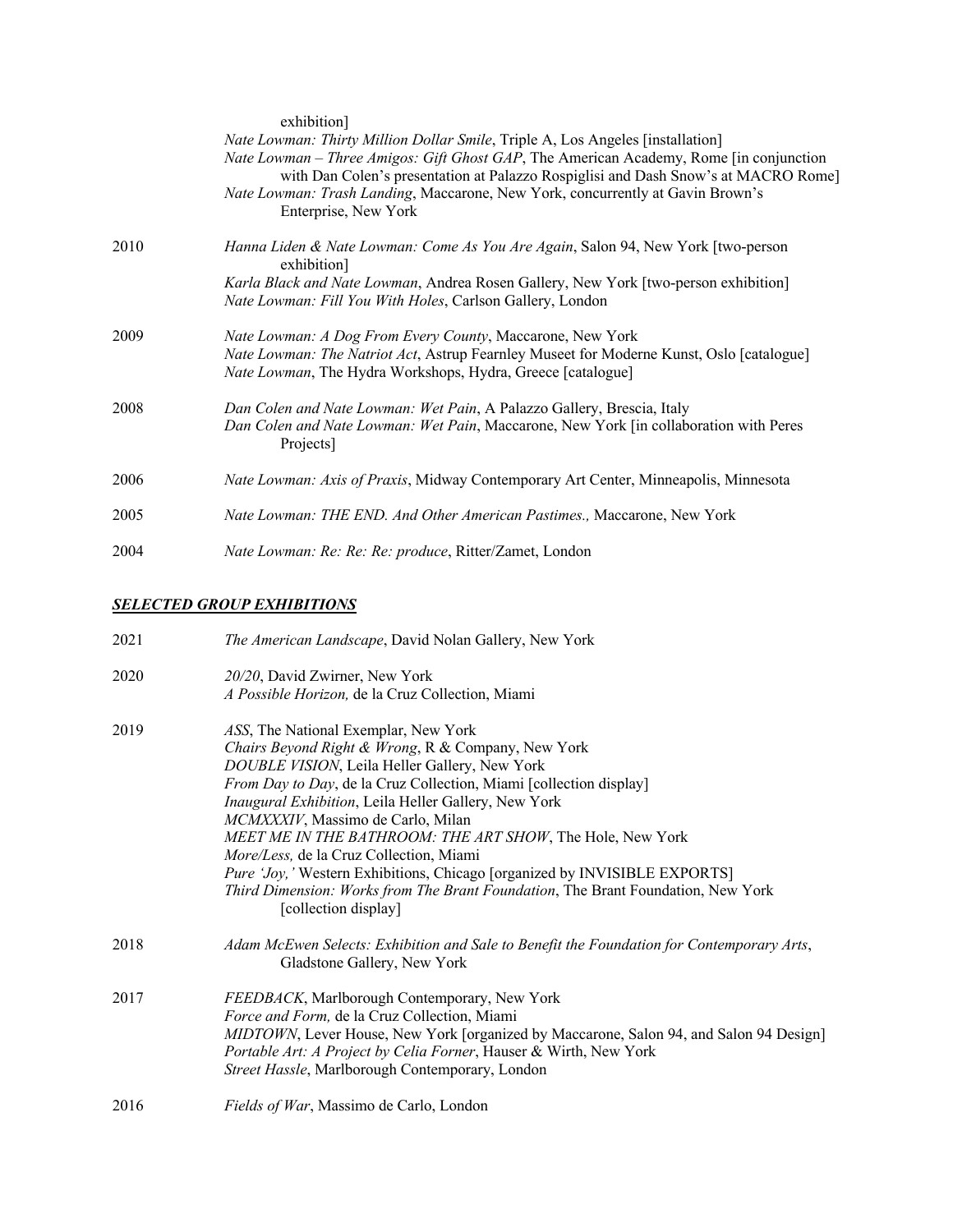|      | Fresh Cuts, Eric Firestone Gallery, East Hampton, New York<br>Outside, Karma, Amagansett, New York<br>Progressive Praxis, de la Cruz Collection, Miami<br>Shrines to Speed: Art And The Automobile: From The Minimal To The Postmodern, Leila Heller<br>Gallery, New York<br>These Days; Leaves of Grass, Andrea Rosen Gallery, New York                                                                                                                                                                                                                                                                                                                                                                                                                                                                                                                                                                                                                                                                                                                                                                                                                                         |
|------|----------------------------------------------------------------------------------------------------------------------------------------------------------------------------------------------------------------------------------------------------------------------------------------------------------------------------------------------------------------------------------------------------------------------------------------------------------------------------------------------------------------------------------------------------------------------------------------------------------------------------------------------------------------------------------------------------------------------------------------------------------------------------------------------------------------------------------------------------------------------------------------------------------------------------------------------------------------------------------------------------------------------------------------------------------------------------------------------------------------------------------------------------------------------------------|
| 2015 | 2015 White Columns Benefit Exhibition, White Columns, New York<br>Artists for MOCA: Highlights, Gagosian Gallery, Beverly Hills, California<br>Building SculptureCenter Benefit Exhibition, Maccarone, New York<br>Love for Three Oranges, Karma at Gladstone Gallery, Brussels<br>Marlborough Lights, Marlborough Broome Street, New York<br>The Now Forever, Basilica Hudson, Hudson, New York<br>#RAWHIDE, Venus Over Manhattan, New York<br>Second Chances, Aspen Art Museum, Aspen, Colorado<br>Sprayed: Works from 1929 to 2015, Gagosian Gallery, London<br>Storylines: Contemporary Art at the Guggenheim, Solomon R. Guggenheim Museum, New York<br>You've Got To Know the Rules To Break Them, de la Cruz Collection, Miami [collection display]                                                                                                                                                                                                                                                                                                                                                                                                                       |
| 2014 | Beneath the Surface, de la Cruz Collection, Miami<br><i>Empire of Light</i> , Peggy Guggenheim Collection, Venice, Italy<br>Get The Bloom, Shoot the Lobster, Luxembourg<br>Lucas Ajemian: Laundered Paintings, Marlborough Gallery, New York<br>One Way: Peter Marino, The Bass Museum of Art, Miami Beach<br>Pop Sculpture / Pop Culture, Leila Heller Gallery, New York<br>The Shaped Canvas, Revisited, Luxembourg & Dayan, New York<br>Three Blind Mice: Dan Colen, Nate Lowman, Rob Pruitt, Museum Dhondt-Dhaenens, Deurle,<br>Belgium                                                                                                                                                                                                                                                                                                                                                                                                                                                                                                                                                                                                                                     |
| 2013 | 12e Biennale de Lyon: MeanwhileSuddenly, and Then, La Sucriere, Lyon, France [catalogue]<br>Disaster / The End of Days, Galerie Thaddaeus Ropac, Paris [catalogue]<br>Double Hamburger Deluxe, Marlborough Chelsea, New York<br>DSM-V, The Future Moynihan Station, New York<br>Empire State: New York Art Now, Palazzo delle Esposizioni, Rome [itinerary: Galerie Thaddaeus<br>Ropac, Paris] [catalogue]<br>From the Collection: Looking at Process, de la Cruz Collection, Miami [collection display]<br>Painting in Place, Los Angeles Nomadic Division (LAND), Farmers & Merchants Bank, Los<br>Angeles<br>Passive Aggressive, Massimo de Carlo, Milan<br>Pizza Time, Marlborough Gallery, New York<br>Sculpture after Artschwager, David Nolan, New York<br>The Show Is Over, Gagosian Gallery, London [catalogue]<br>The System of Objects: The Dakis Joannou Collection Reloaded, DESTE Foundation for<br>Contemporary Art, Athens [collection display] [catalogue]<br>The White Album, Louis B. James Gallery, New York<br>Why is Everything the Same? Works from the Collection of Anne Collier and Matthew Higgs,<br>Shoot the Lobster, New York [collection display] |
| 2012 | Alone Together, Rubell Family Collection, Miami [collection display]<br>Do Your Thing, White Columns, New York<br>Effigy, Ritter/Zamet, London<br>"Holy Crap!", The Fireplace Project, Springs, New York<br>(O)IKEA, Hydra Schools Project, Hydra, Greece [catalogue]<br>Selections from the de la Cruz Collection, de la Cruz Collection, Miami [collection display]                                                                                                                                                                                                                                                                                                                                                                                                                                                                                                                                                                                                                                                                                                                                                                                                            |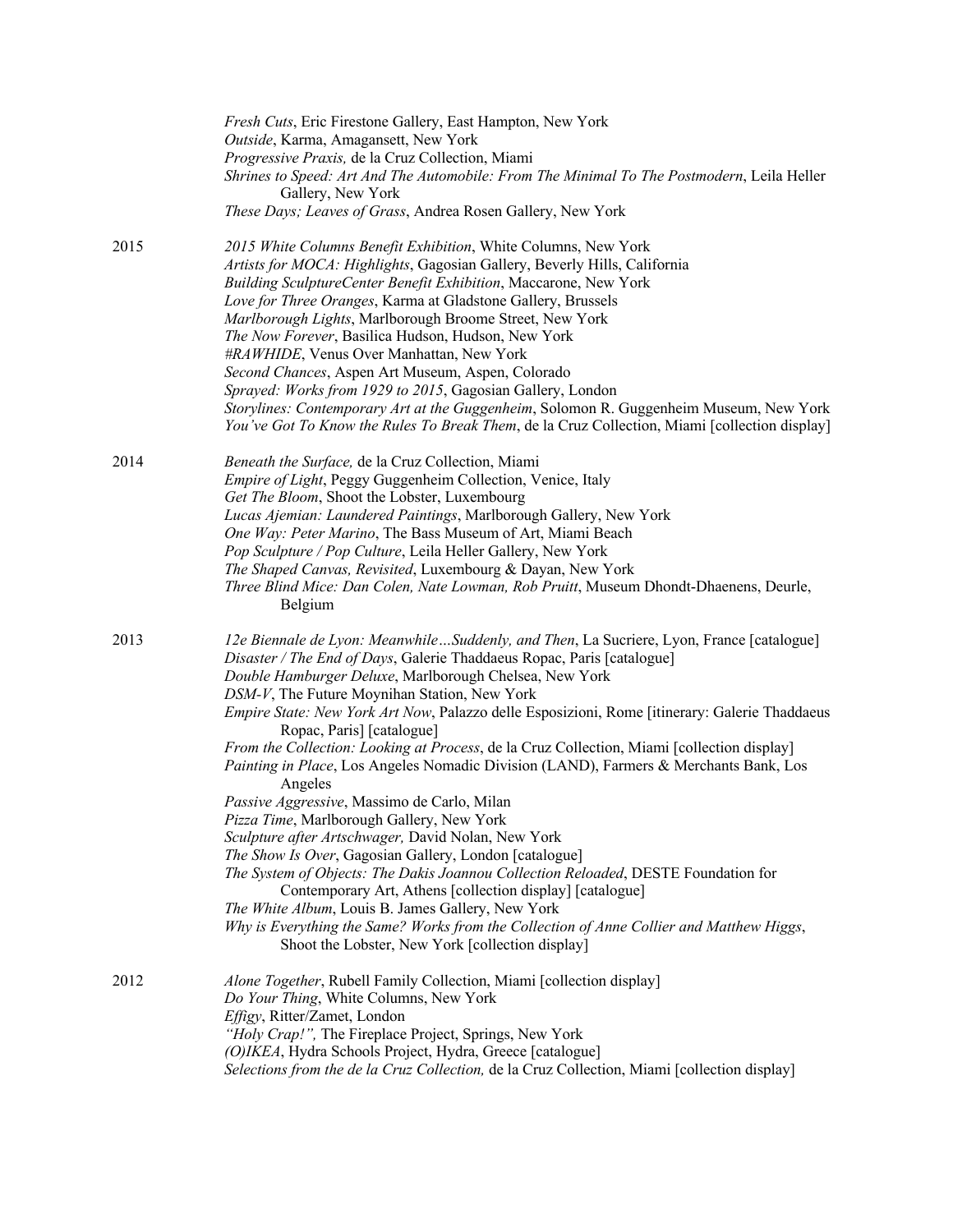|      | To Be With Art Is All We Ask, Astrup Fearnley Museet for Moderne Kunst, Oslo<br>We The People, Robert Rauschenberg Foundation Project Space, New York                                                                                                             |
|------|-------------------------------------------------------------------------------------------------------------------------------------------------------------------------------------------------------------------------------------------------------------------|
| 2011 | American Exuberance, Rubell Family Collection, Miami [collection display]<br>Are You Glad to be in America?, Massimo de Carlo, Milan                                                                                                                              |
|      | George Herms: Xenophilia (Love of the Unknown), The Museum of Contemporary Art, Los<br>Angeles                                                                                                                                                                    |
|      | In the Name of the Artists - American Contemporary Art from the Astrup Fearnley Collection,<br>São Paulo Biennale Pavilion, Fundação Bienal de São Paulo, Brazil [collection display]<br>[catalogue]                                                              |
|      | Karma, White Flag Projects, St. Louis, Missouri<br>The Luminous Interval: The D. Daskalopoulos Collection, Guggenheim Bilbao, Spain [collection]<br>display] [catalogue]                                                                                          |
|      | New Age End of the World, Taxter & Spengemann, New York<br>New York Minute, Garage Museum of Contemporary Art, Moscow<br>Off the Wall, Museu Serralves, Porto, Portugal [organized by the Whitney Museum of American<br>Art, New York]                            |
|      | OH!, Massimo de Carlo, Milan<br>Post 9-11, OHWOW, Los Angeles [catalogue]                                                                                                                                                                                         |
|      | Ray's A Laugh, Half Gallery, New York [catalogue titled Not Garbage]<br>Selections from the de la Cruz Collection, de la Cruz Collection, Miami [collection display]                                                                                              |
| 2010 | A.D.D. Attention Deficit Disorder, Palazzo Lucarini Contemporary, Trevi, Italy<br>The Coke Factory, Ritter/Zamet, London                                                                                                                                          |
|      | FRESH HELL, Palais de Tokyo, Paris<br>Haunted: Contemporary Photography/Video/Performance, Solomon R. Guggenheim Museum,<br>New York [catalogue]                                                                                                                  |
|      | The Last Newspaper, New Museum, New York [catalogue]<br>Off the Wall Part 1: Thirty Performative Actions, Whitney Museum of American Art, New York<br>Painting and Sculpture: Foundation for Contemporary Arts Benefit Exhibition, Lehmann Maupin,<br>New York    |
|      | RE-DRESSING, Bortolami Gallery, New York                                                                                                                                                                                                                          |
|      | Selections from the de la Cruz Collection, de la Cruz Collection, Miami [collection display]<br>Skin Fruit: Selections from the Dakis Joannou Collection, New Museum, New York [collection<br>display] [catalogue]                                                |
| 2009 | Beg, Borrow, Steal, Taubman Museum of Art, Roanoke, Virginia [itinerary: Palm Springs Art<br>Museum, Palm Springs, California; Rubell Family Collection, Miami] [collection<br>display] [catalogue]                                                               |
|      | Besides, With, Against and Yet: Abstraction and the Ready-Made Gesture, The Kitchen, New<br>York                                                                                                                                                                  |
|      | Compass in Hand: Selections from The Judith Rothschild Foundation Contemporary Drawings<br>Collection, The Museum of Modern Art, New York [collection display]<br>Mapping the Studio: Artists from the François Pinault Collection, Palazzo Grassi, Venice, Italy |
|      | [collection display] [catalogue]<br>New York Minute, MACRO, Rome                                                                                                                                                                                                  |
|      | Project Room 'Copy' - recent Xerox editions, White Columns, New York                                                                                                                                                                                              |
|      | Wall & Floor, Galerie Almine Rech, Paris<br>When the mood strikes Verzameling Wilfried & Yannicke Cooreman, Museum Dhondt-<br>Dhaenens, Deurle, Belgium [collection display] [catalogue]                                                                          |
| 2008 | Expenditure, Busan Biennale, Busan, South Korea<br>Fractured Figure - Works from the Dakis Joannou Collection, DESTE Foundation for                                                                                                                               |
|      | Contemporary Art, Athens [collection display] [catalogue]                                                                                                                                                                                                         |
|      | I Want A Little Sugar In My Bowl, Asia Song Society, New York [catalogue]<br>Meet Me Around the Corner - Works from the Astrup Fearnley Collection, Astrup Fearnley                                                                                               |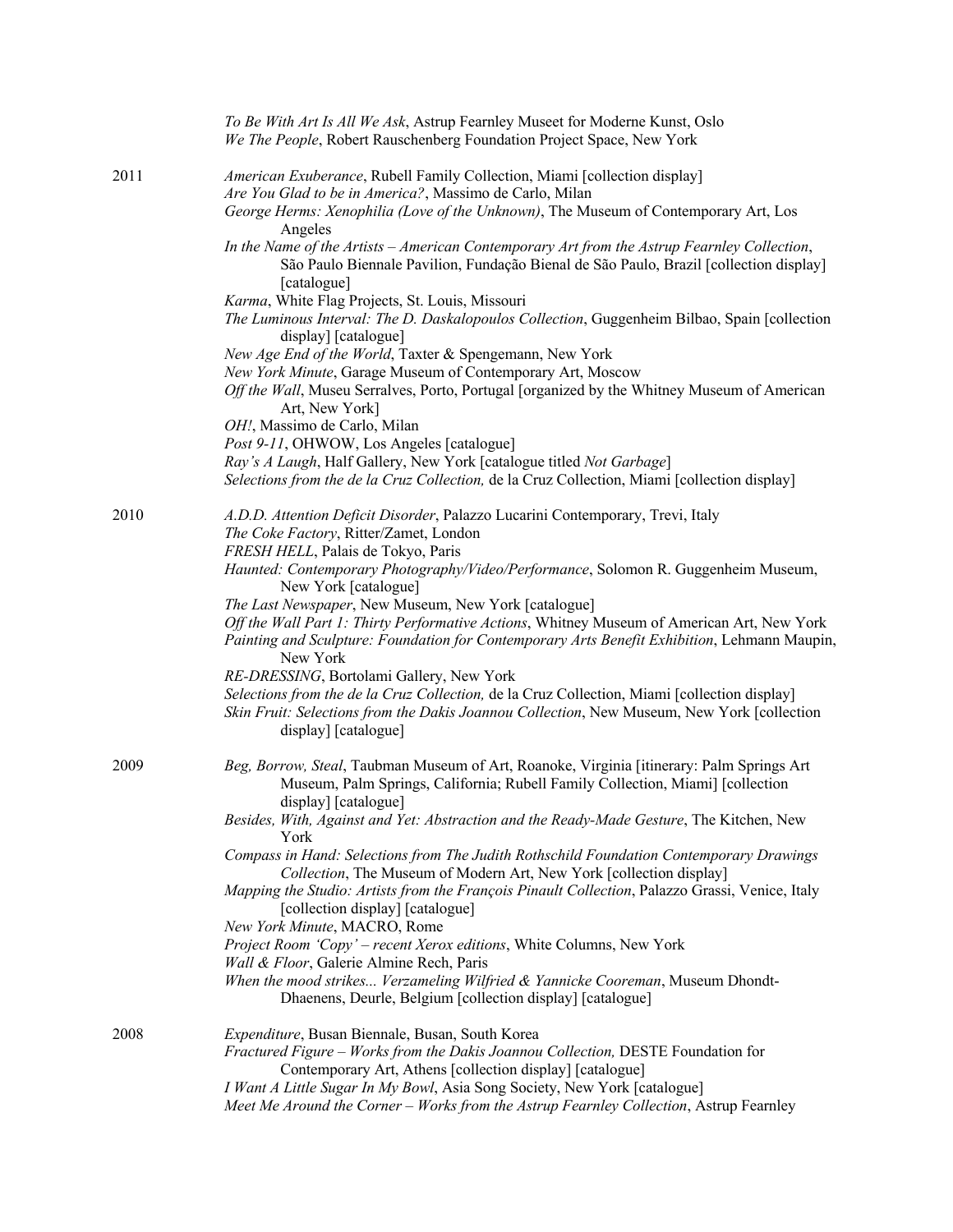|      | Museet for Moderne Kunst, Oslo [collection display]<br>Murder Letters, Galeria Filomena Soares, Lisbon<br>Nate Lowman / Agathe Snow / Aaron Young, United Artists LTD, Marfa, Texas<br>Sunshine, Ritter/Zamet at Rental New York, New York<br>The Unforgiven, Stellan Holm Gallery, New York                                                        |
|------|-----------------------------------------------------------------------------------------------------------------------------------------------------------------------------------------------------------------------------------------------------------------------------------------------------------------------------------------------------|
| 2007 | Beyond the Zero, Peres Projects, Athens<br>Last Attraction Next Exit, Max Wigram Gallery, London<br>Memorial to the Iraq War, Institute of Contemporary Arts, London<br>Pop Art Is, Gagosian Gallery, London<br>Sweet Bird of Youth, Arndt + Partner Berlin<br>Unmonumental: The Object in the 21st Century, New Museum, New York [catalogue]       |
| 2006 | Defamation of Character, PS1 Contemporary Art Center, New York<br>Down by Law, The Wrong Gallery, New York [in collaboration with the 2006 Whitney Biennial]<br>Mangoes, Peres Projects, Los Angeles<br>Slow Burn, Galerie Edward Mitterand, Geneva, Switzerland<br>When the Revolution Comes, Kathleen Cullen Fine Arts, New York                  |
| 2005 | Bridge Freezes Before Road, Gladstone Gallery, New York<br>Faith, Champion Fine Art, Los Angeles<br>Greater New York, PS1 Contemporary Art Center, New York [catalogue]<br>Interstate, Nicole Klagsbrun, New York<br>Uncertain States of America: American Art in the 3rd Millennium, Astrup Fearnley Museet for<br>Moderne Kunst, Oslo [catalogue] |
| 2004 | Drunk vs. Stoned, Gavin Brown's Enterprise at Passerby, New York<br>Happy Days Are Here Again, David Zwirner, New York<br>I Love Music, Creative Growth, Oakland, California<br>The Mythological Machine, Mead Gallery, Warwick Arts Centre, Coventry, England<br>Power Corruption and Lies, Roth Horowitz, New York                                |
| 2003 | Airtight Plan For Killing, Buia Gallery, New York<br>Foreplay, Ritter/Zamet, London<br>The Kids Are Alright, ATM Gallery, New York<br>A Matter of Facts, Nicole Klagsbrun, New York<br>Apexart Summer Program, New York<br>Grant Selwyn Fine Art, Los Angeles<br>Marcus Ritter Gallery, New York                                                    |
| 2002 | Circumnavigating a Sea of Shit, Cynthia Broan Gallery, New York<br>Extacy Falls, G-Module, Paris<br>Power Ballads, Rupert Goldsworthy Gallery, New York                                                                                                                                                                                             |
|      |                                                                                                                                                                                                                                                                                                                                                     |

## *MONOGRAPHS & SOLO EXHIBITION CATALOGUES*

| 2019 | Nate Lowman: Before and After. Texts by Jim Lewis and Heidi Zuckerman. Aspen Art Press,<br>Aspen, Colorado (exh. cat.)<br>Nate Lowman: Never Remember. Text by Paul Alexander. Gagosian, New York (exh. cat.)                                                                                               |
|------|-------------------------------------------------------------------------------------------------------------------------------------------------------------------------------------------------------------------------------------------------------------------------------------------------------------|
|      | Nate Lowman: Paintings for Erik. Oratorio Madonna Delle Grazie, Vigoleno, Italy                                                                                                                                                                                                                             |
| 2014 | Nate Lowman and Hanna Liden: Cats & Dogs. Text by Kayla Guthrie. Maccarone, New York,<br>and Massimo De Carlo, London (exh. cat.)<br>Nate Lowman: I Wanted To Be An Artist But All I Got Was This Lousy Career. Text by Jim Lewis.<br>Brant Foundation Art Study Center, Greenwich, Connecticut (exh. cat.) |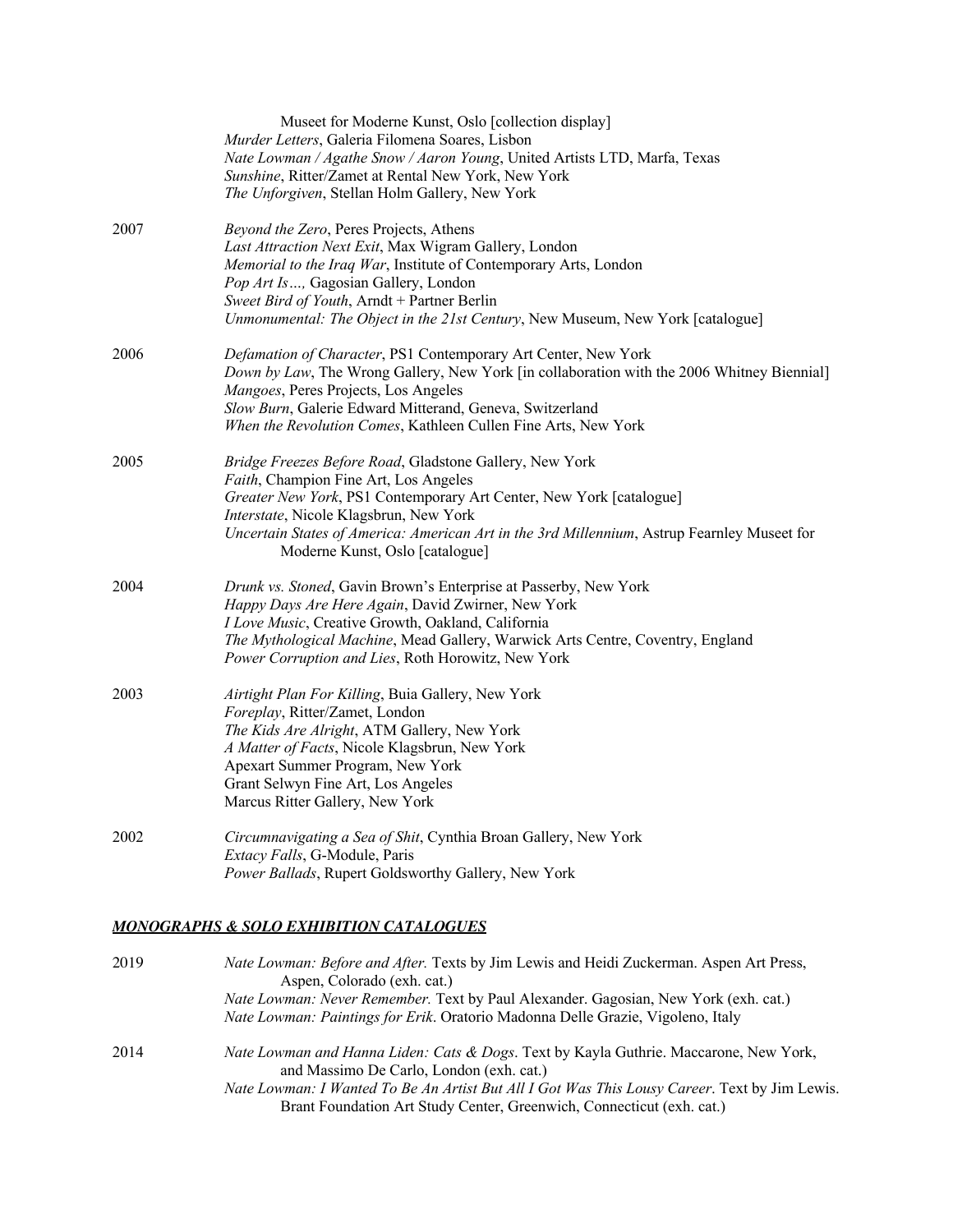| 2011 | Dan Colen & Nate Lowman: Love Roses. Photography by Dash Snow. Karma, New York (exh.<br>cat.)                                                                                                                                                                                                                          |
|------|------------------------------------------------------------------------------------------------------------------------------------------------------------------------------------------------------------------------------------------------------------------------------------------------------------------------|
| 2009 | <i>Nate Lowman: Hydra Workshops.</i> Sadie Coles, London (exh. cat.)<br><i>Nate Lowman: The Natriot Act.</i> Texts by Hanna Liden, Gunnar B. Kvaran, Daniel Birnbaum, Rob<br>Pruitt, Matthew Higgs, Alison Gingeras, Adam McEwen, and Neville Wakefield. Astrup<br>Fearnley Museet for Moderne Kunst, Oslo (exh. cat.) |

## *SELECTED BOOKS & GROUP EXHIBITION CATALOGUES*

| 2013 | 12e Biennale de Lyon: MeanwhileSuddenly, and Then. Les presses du réel, Dijon, France (exh.<br>cat.)                                                                                                                                                                                                                                                                 |
|------|----------------------------------------------------------------------------------------------------------------------------------------------------------------------------------------------------------------------------------------------------------------------------------------------------------------------------------------------------------------------|
|      | Disaster: The End of Days. Text by Michael Bracewell. Galerie Thaddaeus Ropac, Paris (exh.<br>cat.)                                                                                                                                                                                                                                                                  |
|      | Empire State: New York Art Now. Edited by Alex Gartenfeld. Skira Rizzoli, Milan (exh. cat.)<br>The Show Is Over. Edited by Mark Francis. Gagosian Gallery, London (exh. cat.)<br>The System of Objects: The Dakis Joannou Collection Reloaded. Edited by Andreas Angelidakis<br>and Maria Cristina Didero. DESTE Foundation for Contemporary Art, Athens (exh. cat.) |
| 2012 | (O)IKEA. Demergon/Daskalopoulos Foundation for Culture and Development, Athens (exh. cat.)                                                                                                                                                                                                                                                                           |
| 2011 | In the Name of the Artists - American Contemporary Art from the Astrup Fearnley Collection.<br>Fundação Bienal de São Paulo, Brazil (exh. cat.)                                                                                                                                                                                                                      |
|      | The Luminous Interval: The D. Daskalopoulos Collection. Edited by Katherine Brinson and<br>Simon Critchley. Texts by Brian Sholis, Nancy Spector, Susan Thompson, and Jamieson<br>Webster. Solom R. Guggenheim Museum, New York (exh. cat.)                                                                                                                          |
|      | Not Garbage. Text by Leo Fitzpatrick. OHWOW, Los Angeles (exh. cat.)<br>Post 9-11. Text by Moran Bondaroff. OHWOW, Los Angeles (exh. cat.)                                                                                                                                                                                                                           |
| 2010 | Haunted: Contemporary Photography, Video, Performance. Edited by Jennifer Blessing and Nat<br>Trotman. Texts by Jennifer Blessing, Peggy Phelan, Lisa Saltzman, Nancy Spector, and<br>Nat Trotman. Solomon R. Guggenheim Museum, New York (exh. cat.)                                                                                                                |
|      | The Last Newspaper. Edited by Latitudes. New Museum, New York (exh. cat.)<br>Skin Fruit: Selections from the Dakis Joannou Collection. Texts by Lisa Phillips and<br>Massimiliano Gioni. Conversation with Jeff Koons. New Museum, New York (exh. cat.)                                                                                                              |
| 2009 | Beg, Borrow, Steal. Edited by Juan Roselione-Valadez. Texts by Karl Haendel, Thomas<br>Houseago, David Moos, and Heidi Zuckerman Jacobson. Rubell Family Collection,                                                                                                                                                                                                 |
|      | Miami (exh. cat.)<br>I Want A Little Sugar In My Bowl. Edited by Jenny Schlenkza, Terence Koh, and Anat Ebgi. Asia<br>Song Society, New York, and OHWOW, Los Angeles (exh. cat.)                                                                                                                                                                                     |
|      | Mapping the Studio: Artists from the François Pinault Collection. Electa, Milan (exh. cat.)<br>When the mood strikes Verzameling Wilfried & Yannicke Cooreman. Texts by Ward Daenen,<br>Lars Kwakkenbos, and Tanguy Eeckhout. Museum Dhondt-Dhaenens, Deurle, Belgium<br>(exh. cat.)                                                                                 |
| 2008 | Fractured Figure (Vol. II). Edited by Urs Fischer and Scipio Schneider. DESTE Foundation for<br>Contemporary Art, Athens (exh. cat.)                                                                                                                                                                                                                                 |
| 2007 | The Investment. Karma, New York<br>Unmonumental: The Object in the 21st Century. Texts by Richard Flood, Laura Hoptman,<br>Massimiliano Gioni, and Trevor Smith. Phaidon, London (exh. cat.)                                                                                                                                                                         |
| 2005 | Greater New York. PS1 Contemporary Art Center, New York (exh. cat.)                                                                                                                                                                                                                                                                                                  |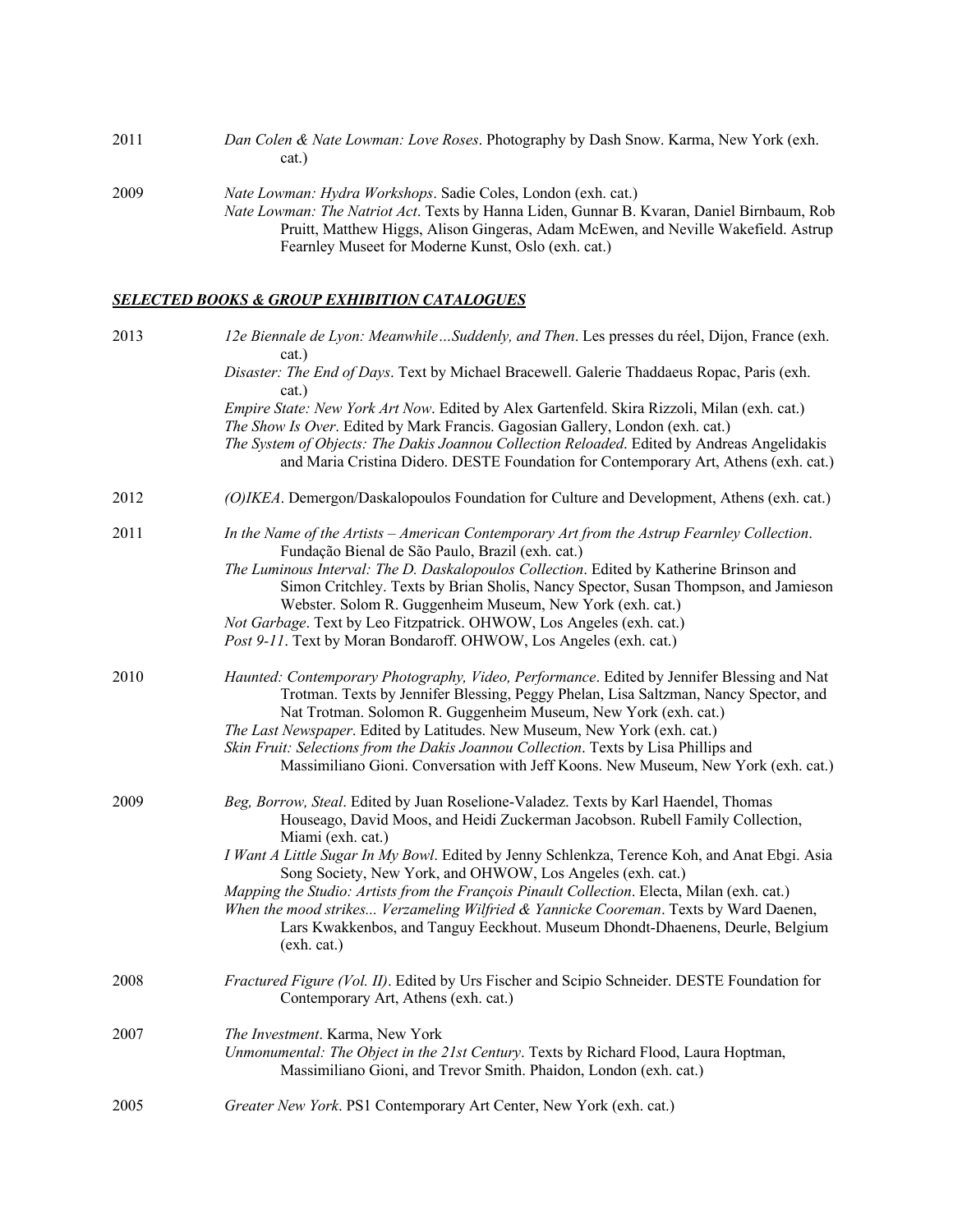*Uncertain States of America: American Art in the 3rd Millennium*. Texts by Daniel Birnbaum, Gunnar B. Kvaran, and Hans Ulrich Obrist. Astrup Fearnley Museet for Moderne Kunst, Oslo (exh. cat.)

### *SELECTED BIBLIOGRAPHY*

| 2022 | Creahan, Daniel. "New York - Nate Lowman: 'Let's Go' at David Zwirner Through April 16th,<br>2022." Art Observed (March 23, 2022) [ill.] [online]<br>Li, Nicolaus. "Nate Lowman x Supreme Spring 2022 Collaboration." Hypebeast (March 15,<br>2022) [ill.] [online]<br>"David Zwirner opens an exhibition of new paintings by Nate Lowman." artdaily.com (March 10,                                                                                                                                                         |
|------|-----------------------------------------------------------------------------------------------------------------------------------------------------------------------------------------------------------------------------------------------------------------------------------------------------------------------------------------------------------------------------------------------------------------------------------------------------------------------------------------------------------------------------|
|      | 2022) [ill.] [online]<br>"Nate Lowman: huracanes de color." theartwolf (March 9, 2022) [ill.] [online]                                                                                                                                                                                                                                                                                                                                                                                                                      |
| 2019 | Angelucci, Caterina. "FRIEZE ART WEEK 2019. Da Hartung a Nate Lowman, da Santomaso a<br>Kara Walker. Lemostre da non perdere in galleria." artslife (October 5, 2019) [ill.]<br>[online]<br>Cascone, Sarah. "Nate Lowman Has Painted Chilling Scenes From the 2017 Las Vegas Massacre<br>for His New Showat David Zwirner." artnet (September 20, 2019) [ill.] [online]<br>DeMarco, Nicole. "These Artists Capture the Spirit of 00s New York in All Its Rock and Roll<br>Glory." Vice (September 14, 2019) [ill.] [online] |
|      | Harris, Gareth. "Nate Lowman's new works to focus on Las Vegas mass shooting." The Art<br>Newspaper (September 20, 2019) [ill.] [online]<br>Krasner, Bob. "Step into the "Third Dimension" at new Brant Foundation show in East Village."<br>The Villager (November 18, 2019) [ill.] [online]<br>Rea, Naomi. "In London for Frieze Week? Don't Miss These 15 Must-See Gallery Shows During<br>the Fair" artnet (September 30, 2019) [ill.] [online]                                                                         |
|      | "Nate Lowman." Kommmersant (September 2019) [ill.] [pdf]<br>"October 1, 2017." Kommersant (October 2019) [ill.] [print]<br>"Sound Field   Nate Lowman: For the next battle, never start." Bazaar Art China (Nov 3, 2019)<br>[ill] [online]<br>"What's on in London during Frieze week." Financial Times (October 5, 2019) [print]                                                                                                                                                                                           |
| 2018 | Yerebakan, Osman Can. "Studio Visit: Nate Lowman." Bombmagazine.org (May 28, 2018) [ill.]<br>[online]                                                                                                                                                                                                                                                                                                                                                                                                                       |
| 2017 | Alioto, Daisy. "And Now, We Go Live to Nate Lowman with Your Global Warming<br>Report." Garage.vice.com (December 8, 2017) [ill.] [online]<br>Lowman, Nate. "Artist Nate Lowman Reveals the Inspiration Behind His Works In Progress."<br>Interviewmagazine.com (December 19, 2017) [ill.] [online]<br>Travers, Andrew. "Inside artist Nate Lowman's 'Before and After' at the Aspen Art Museum."<br>Aspentimes.com (December 14, 2017) [online]                                                                            |
| 2016 | Lowman, Nate. "A Collector's Carte Blanche." Interviewmagazine.com (October 21, 2016) [ill.]<br>[online]                                                                                                                                                                                                                                                                                                                                                                                                                    |
| 2015 | Anspon, Catherine D. "The American Dream: Nate Lowman." Papercitymag.com (April 16, 2015)<br>[online]<br>Braithwaite, Hunter. "Nate Lowman - Dallas Contemporary." Artforum.com (April 2015) [ill.]<br>[online]<br>Smart, Lauren. "Nate Lowman's America Sneezes Offers a Peek into the Artist's Mind and<br>Studio." Dallasobserver.com (May 11, 2015) [ill.] [online]                                                                                                                                                     |
| 2014 | Chaffee, Cathleen. "Nate Lowman: Weeping Atlas Cedar." Mousse Magazine (October 2014)<br>"Leo Fitzgerald and Nate Lowman: Artists and Gallerists." Interview Magazine                                                                                                                                                                                                                                                                                                                                                       |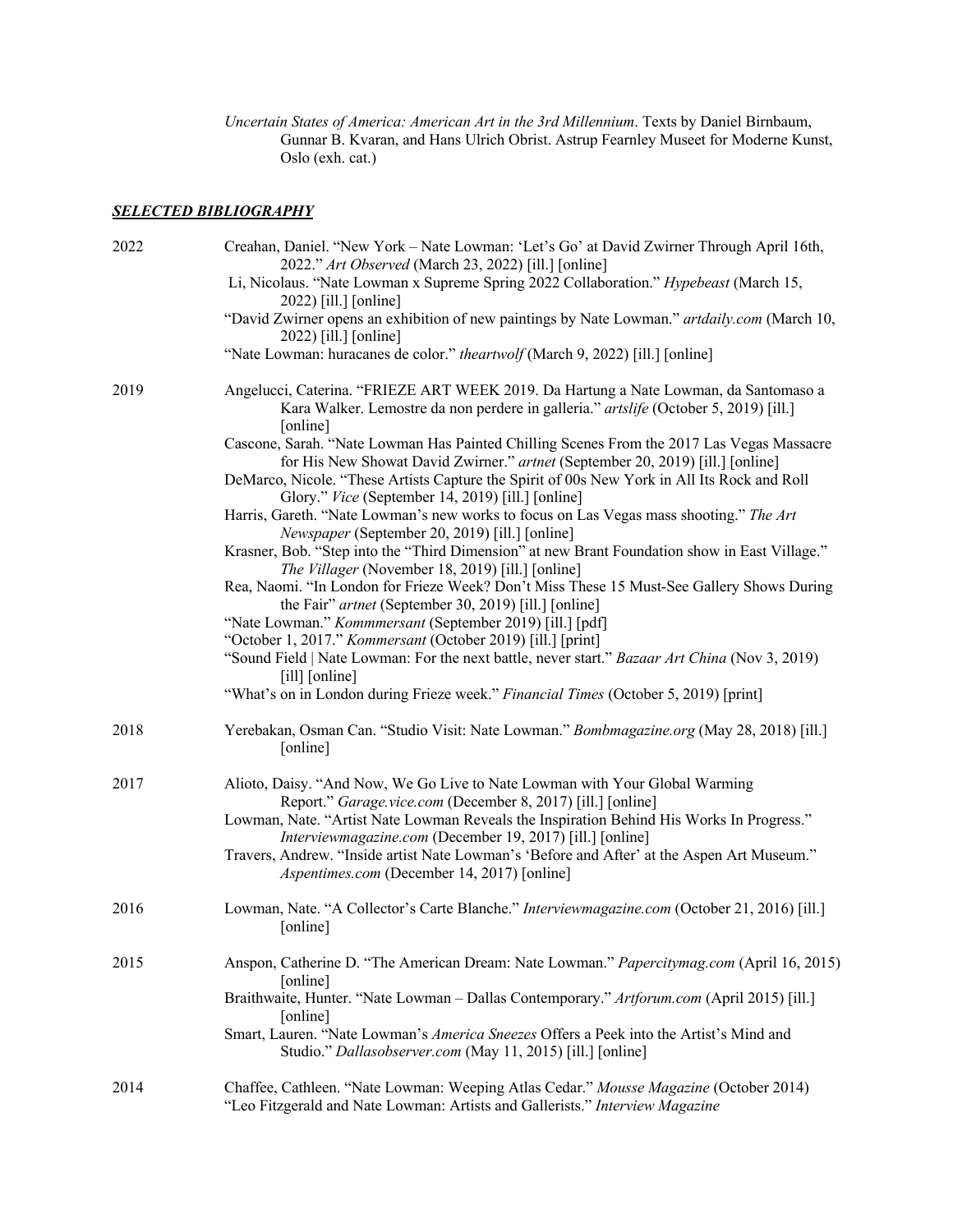|      | (December/January 2014)                                                                                                                                                                                                                                                                                                                                                                                                                                                                                                 |
|------|-------------------------------------------------------------------------------------------------------------------------------------------------------------------------------------------------------------------------------------------------------------------------------------------------------------------------------------------------------------------------------------------------------------------------------------------------------------------------------------------------------------------------|
| 2013 | Rimanelli, David. "Nate Lowman: The Brant Foundation Art Study Center." Artforum (May<br>2013): 332-333 [ill.]                                                                                                                                                                                                                                                                                                                                                                                                          |
| 2012 | Bernstein, Jacob. "Why Isn't This Man Smiling?" nytimes.com (December 26, 2012)<br>[online]<br>Creahan, D. "London: Nate Lowman and Hanna Linden 'Cats and Dogs' at Carlson Gallery<br>through March 30, 2012." Artobserved.com (March 23, 2012) [ill.] [online]<br>Williams, Maxwell. "Nate Lowman: Nothing is Finished." Flaunt (January 2012) [ill.]                                                                                                                                                                 |
| 2011 | Pratesi, Ludovico. "Three amigos - Dan Colen, Nate Lowman, Dash Snow." Flash Art, n. 297<br>(November 2011): 90-91<br>Walleston, Aimee. "Trash, Treasure: Nate Lowman's Selective Memory."<br>Artinamericamagazine.com (May 6, 2011) [ill.] [online]<br>Zhong, Fan. "April 30: Nate Lowman Shows in New York." W Magazine (March 2011) [ill.]<br>"19 Questions for Artist Nate Lowman." Blouinartinfo.com (January 31, 2011) [online]<br>"Catching Up with Artists Nate Lowman and Adam McEwen." Bullett (October 2011) |
| 2010 | Chou, Kimberly. "Nate Lowman Does It For the Kids." Artinamericamagazine.com (August 6,<br>2010) [ill.] [online]<br>Geldard, Rebecca. "Time out says - Nate Lowman." Time Out (April 2010)                                                                                                                                                                                                                                                                                                                              |
| 2009 | Falconer, Morgan. "Nate Lowman." frieze (March 2009)<br>Fitzpatrick, Leo. "Nate Lowman." Interviewmagazine.com (January 20, 2009) [online]<br>Rimanelli, David. "Nate Lowman - Maccarone." Artforum (Summer 2009): 335-336 [ill.]                                                                                                                                                                                                                                                                                       |
| 2008 | "The Artist: Nate Lowman." Tokion (Spring 2008) [ill.]                                                                                                                                                                                                                                                                                                                                                                                                                                                                  |
| 2007 | Bryant, Eric. "Paint It Bleak." ARTnews (December 2007): 128-131 [ill.]<br>Lowman, Nate. "INSERT: NATE LOWMAN - GUYS AND DOLLS." Parkett, n. 79 (2007): 169-<br>184<br>Sooke, Alastair. "Memorial to the Iraq War." frieze, n. 109 (September 2007): 185<br>Wehr, Anne. "Unmonumental: The Object in the 21st Century." Art Reviews (December 2007)                                                                                                                                                                     |
| 2006 | Rimanelli, David. "Best of 2006." Artforum (December 2006): 276<br>Sillman, Nick. "Nate Lowman." Time Out New York, n. 536 (January 2006)<br>"Nate Lowman." ME Magazine (Spring 2006)                                                                                                                                                                                                                                                                                                                                   |
| 2005 | Gingeras, Alison M. "Schizophrenia: The Patrons of Roving Capital – A Glossary of Nate<br>Lowman's Americana." Piktogram (2005) [ill.]<br>Rimanelli, David. "Greater New York 2005." Artforum, n. 9 (May 2005): 238-240<br>Saltz, Jerry. "Lesser New York." Village Voice (March 28, 2005)<br>"Future Greats." ArtReview, n. 9 (December 2005): 88                                                                                                                                                                      |
| 2004 | Burnett, Craig. "Nate Lowman." The Guardian (guide) (November 12, 2004): 37<br>Rimanelli, David. "David Rimanelli on Nate Lowman." Artforum (January 2004): 134 [ill.]                                                                                                                                                                                                                                                                                                                                                  |
| 2003 | Clem, Chivas. "Nate Lowman." Time Out New York, n. 417 (October 2003)<br>Mendelson, Adam. "No platform just a trampoline." frieze, n. 78 (October 2003)<br>Smith, Roberta. "In the Galleries." The New York Times (July 18, 2003): 29-31                                                                                                                                                                                                                                                                                |

## *SELECTED ARTIST TALKS*

2022 "The New Social Environment: Nate Lowman: Let's Go," *The Brooklyn Rail*, New York